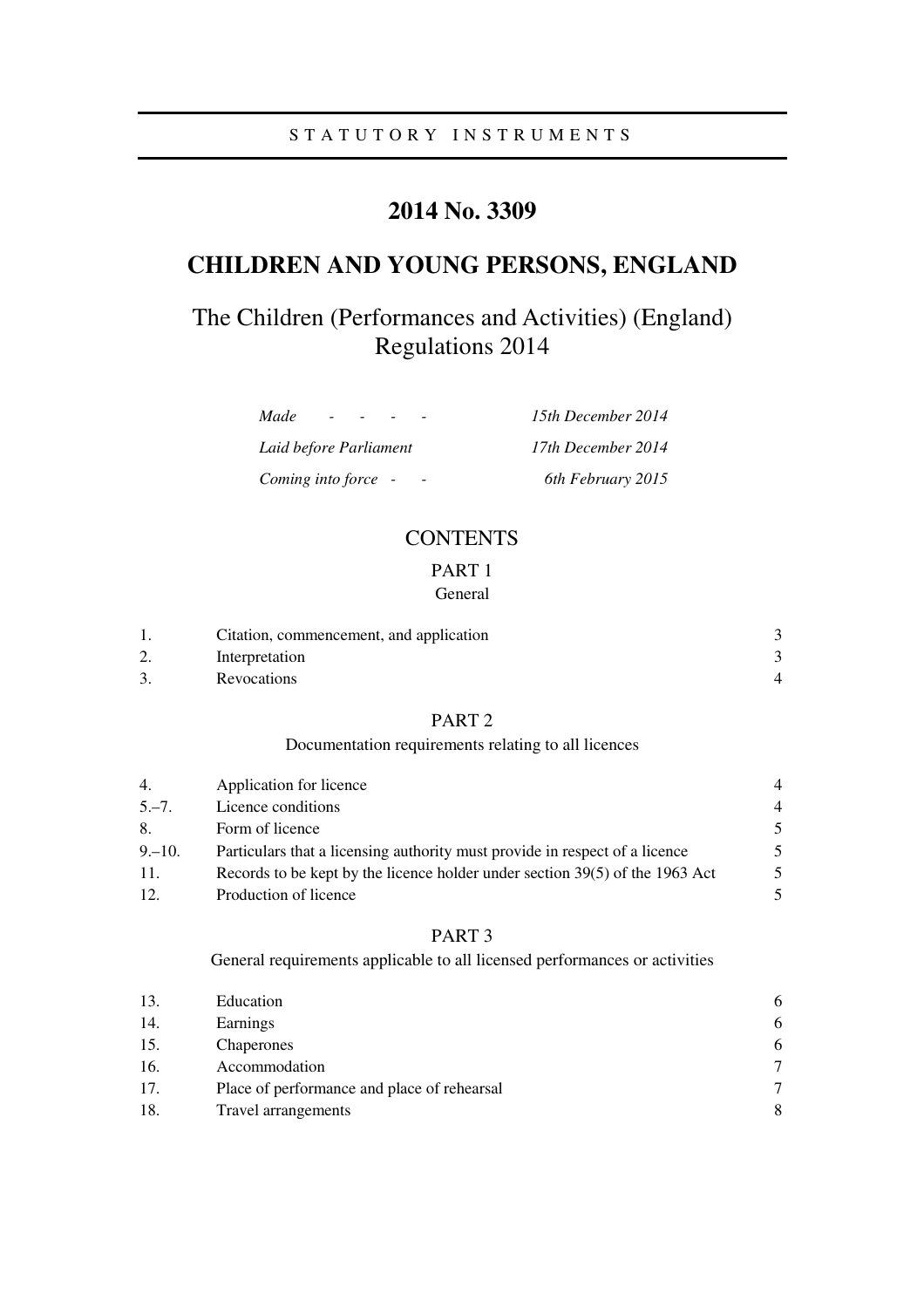### Restrictions in relation to all performances

| 19. | Application of this Part                                                 | 8 |
|-----|--------------------------------------------------------------------------|---|
| 20. | Employment                                                               | 8 |
| 21. | Earliest and latest times at place of performance or rehearsal           | 8 |
| 22. | Attendance at place of performance or rehearsal and hours of performance | 8 |
| 23. | Breaks on any day on which a child is performing or rehearsing           | 9 |
| 24. | Minimum breaks overnight                                                 | 9 |

## PART 5

Restrictions and exceptions in relation to all licensed performances

| 25. | Application of this Part                                             |     |
|-----|----------------------------------------------------------------------|-----|
| 26. | Maximum number of consecutive days on which a child may take part in |     |
|     | performances or rehearsals                                           | 10. |
| 27. | Break in performances                                                | 10. |
| 28. | Night-work                                                           | 10. |
| 29. | Chaperone discretion                                                 | 10. |

## PART 6

Licences to perform and participate in activities abroad

| 30. | Form of Licence                                |  |
|-----|------------------------------------------------|--|
| 31  | Information to be provided to consular officer |  |

## **SCHEDULES**

| $SCHEDULE 1$ - Revocations                                                         | 11 |
|------------------------------------------------------------------------------------|----|
| SCHEDULE 2 — Information Required For A Licence Application                        | 12 |
| $PART 1$ — Information to be provided by the applicant in relation to the<br>child | 12 |
| $PART 2$ — Information to be provided by the applicant about the                   |    |
| performances or activities                                                         | 12 |
| PART 3 — Required documentation                                                    | 14 |
| SCHEDULE 3 — Records To Be Kept By The Licence Holder                              | 14 |
| PART 1 — Licence granted in respect of a performance                               | 14 |
| $PART 2$ — Licence granted in respect of an activity                               | 15 |

The Secretary of State for Education makes the following Regulations, in exercise of the powers conferred by section 25(2) and 25(8) of the Children and Young Persons Act 1933(**a**) and section 37(3), 37(4), 37(5), 37(6), 39(3) and 39(5) of the Children and Young Persons Act 1963(**b**):

<u>.</u>

<sup>(</sup>a) 1933 c.12; section 25(2) was amended by section 10 of the Employment Act 1989 (c.38) and regulations 5(c), (d) and (e) of S.I. 1998/276; section 25(8) was amended by regulation 5(d) of S.I. 1998/276.

<sup>(</sup>**b**) 1963 c.37; section 37(3) was amended by section 582(1) of the Education Act 1996 (c.58) and regulation 12(4)(a), (b) and (c) of S.I. 1998/276; section 37(4) was amended by regulation 12(5)(a) and (b) of S.I. 1998/276; section 37(6) was amended by regulation 12(6) of S.I. 1998/276; section 39(3) was amended by regulation 14(3)(a) and (b) of S.I. 1998/276; and section 39(5) was amended by regulation 14(4) of S.I. 1998/1678.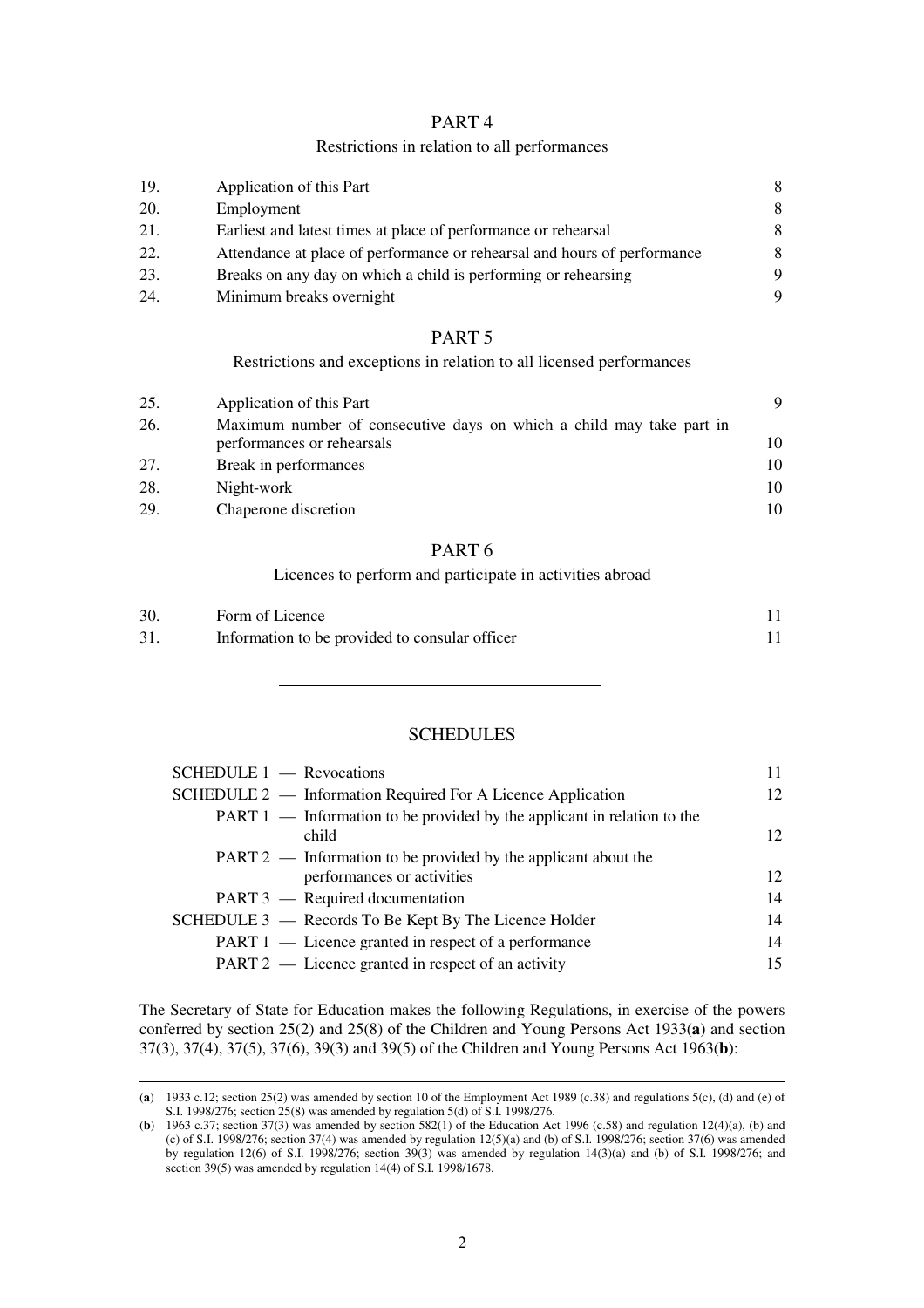#### General

#### **Citation, commencement, and application**

**1.**—(1) These Regulations may be cited as the Children (Performances and Activities) (England) Regulations 2014 and come into force on 6th February 2015.

(2) These Regulations apply in relation to—

- (a) the granting of licences in respect of children resident in England by local authorities in England to take part in performances or activities within Great Britain, where required by section 37(1) of the 1963 Act;
- (b) the granting of licences in respect of children not resident in Great Britain by local authorities in England to take part in performances or activities within Great Britain, where the applicant for the licence is resident or has a place of business within the area of that local authority, where required by section 37(1) of the 1963 Act;
- (c) performances in England, for which no licence is required by virtue of section  $37(3)(a)$  of the 1963 Act; and
- (d) the granting of licences by justices of the peace in England under section 25 of the 1933 Act to enable children to take part in performances or activities abroad for profit.

### **Interpretation**

**2.** In these Regulations—

"the 1933 Act" means the Children and Young Persons Act 1933;

"the 1963 Act" means the Children and Young Persons Act 1963;

"activity" means taking part in a sport, or working as a model in the circumstances specified in section 37(1)(b) of the 1963 Act;

"chaperone" has the meaning given in regulation 15(1);

"day" means a period of twenty-four hours beginning and ending at midnight and, for the purposes of regulation 28 and paragraph 13 of Part 2 of Schedule 2, any performance taking place after midnight and before the earliest permitted hour as defined in regulation 21 shall be deemed to have taken place before midnight;

"education authority" has the meaning given by section 135(1) of the Education (Scotland) Act 1980(**a**);

"host authority" means the local authority or, in Scotland, the education authority in whose area a performance or activity takes place;

"licence holder" means the person to whom a licence is granted by the licensing authority;

"licensing authority" means the local authority to which the application for a licence is made and which grants the licence;

"parent" means a person who has parental responsibility, as defined in section 3 of the Children Act 1989(**b**), for the child in question;

"rehearsal" means, other than for the purposes of paragraph 15 of Part 2 of Schedule 2, any rehearsal for, or preparation for, a performance, being a rehearsal which takes place on the day

<u>.</u>

<sup>(</sup>**a**) 1980 c.44. This definition was amended by the Local Government etc. (Scotland) Act 1994 (c.39), Schedule 13, paragraph 118(9).

<sup>(</sup>**b**) 1989 c.41.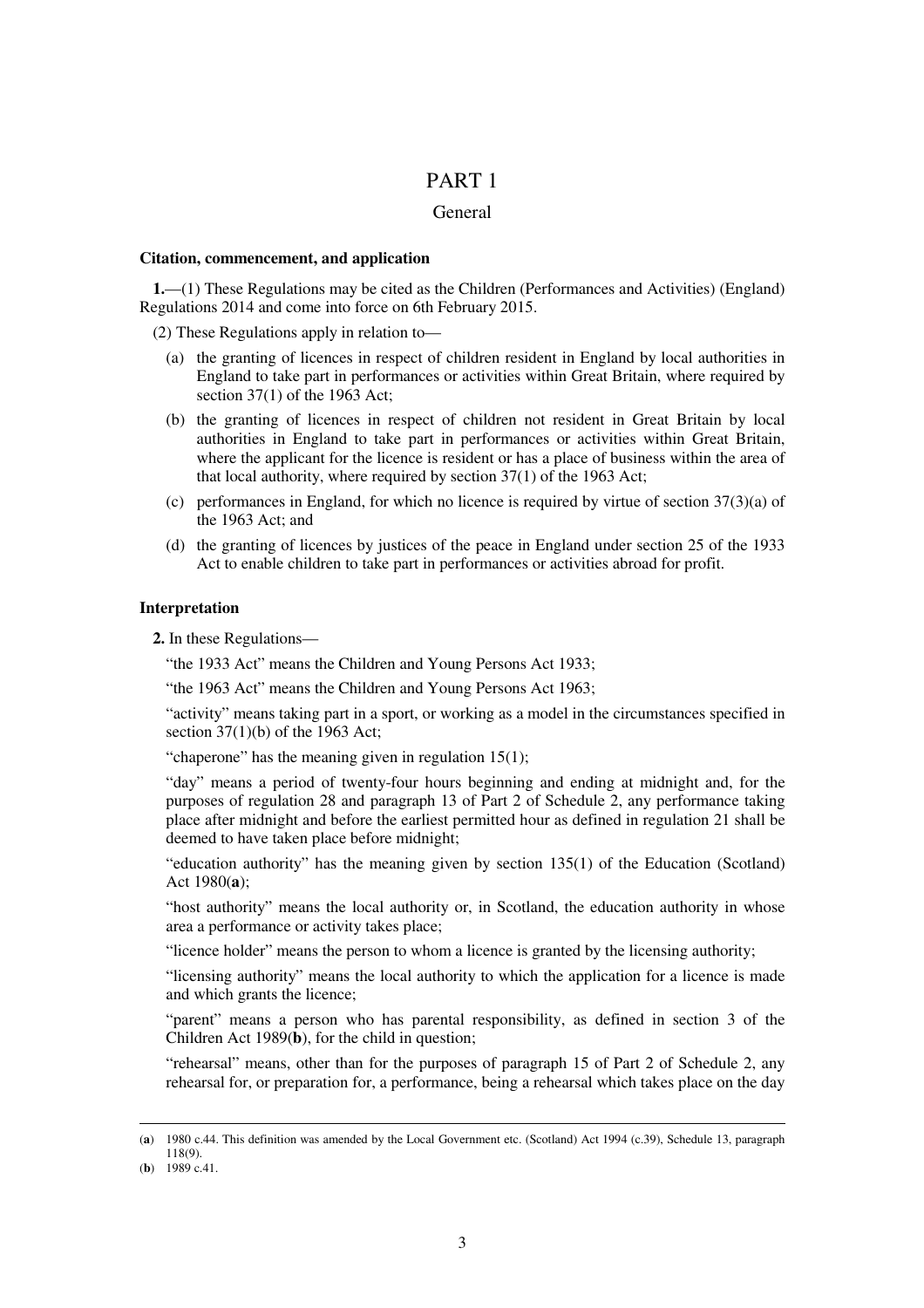of performance or during the period beginning with the first and ending with the last performance;

"school leaving age" means the age at which a person ceases to be of compulsory school age in accordance with section 8(3) of the Education Act 1996(**a**); and

"week" means a period of seven days beginning with the day on which the first performance or activity for which the licence is granted takes place or any seventh day after that.

#### **Revocations**

**3.** The Regulations listed in Schedule 1 are revoked in respect of England.

## PART 2

#### Documentation requirements relating to all licences

#### **Application for licence**

**4.**—(1) An application for a licence must—

- (a) be made in writing by–
	- (i) the person responsible for the organisation of, or the engaging of the child in, the activity; or
	- (ii) the person responsible for the production of the performance in which the child is to take part;
- (b) contain the information specified in Parts 1 and 2 of Schedule 2;
- (c) be signed by the applicant and a parent of the child; and
- (d) be accompanied by the documentation specified in Part 3 of Schedule 2.

(2) The licensing authority may refuse to grant a licence if the application is not received at least twenty-one days before the day on which the first performance or activity, for which the licence is requested, is to take place.

#### **Licence conditions**

**5.** The licensing authority must impose any conditions which it considers necessary in order to ensure that—

- (a) the child is fit to take part in the performance or activity;
- (b) proper provision is made to secure the child's health and kind treatment; and
- (c) proper provision is made to ensure that the child's education will not suffer.

**6.** Where the applicant requests a licence for a child to take part in a particular activity, performance or rehearsal, but is unable to specify the dates upon which the child will take part in that activity, performance or rehearsal at the time of the application, if the licensing authority decides to grant the licence, it must impose a condition that the child may only take part in that particular activity, performance or rehearsal for a specified number of days within a six month period.

**7.**—(1) Where the licensing authority considers that the information provided by the applicant is insufficient to enable it to decide whether to issue a licence or whether to issue a licence subject to conditions, the licensing authority must request additional information or documentation to enable it to make such a decision.

<u>.</u>

<sup>(</sup>**a**) 1996 c.56.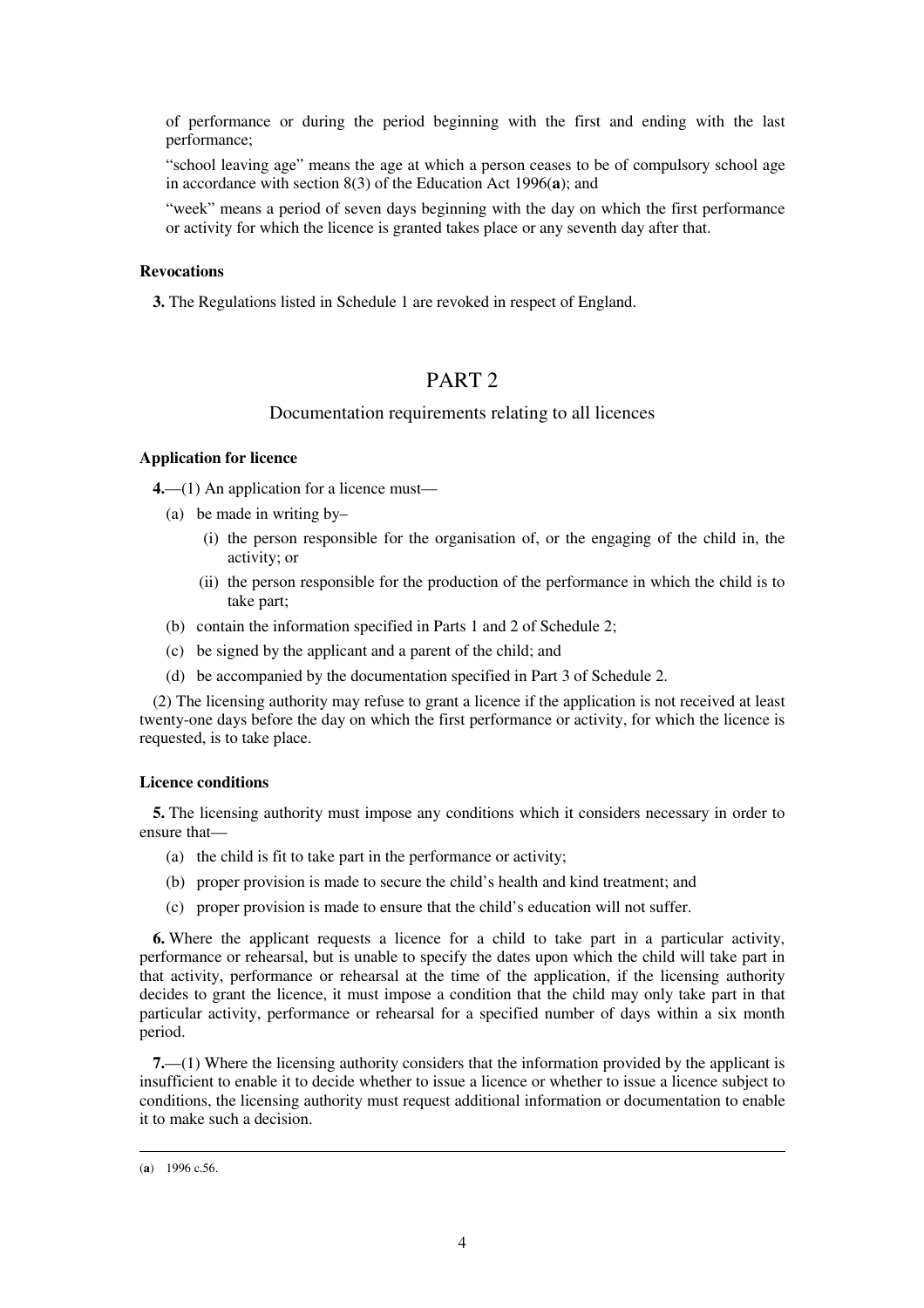(2) In particular, the licensing authority may—

- (a) request that a child be medically examined;
- (b) request a report from the head teacher or principal of the school that the child attends;
- (c) interview any proposed private teacher;
- (d) interview the applicant, the child, the child's parents, or the proposed chaperone, as appropriate.

#### **Form of licence**

**8.**—(1) A licence must include—

- (a) the name of the child;
- (b) the name of the parents of the child;
- (c) the name of the applicant;
- (d) the names, times, nature and location of the activity or performance (and location of any rehearsal if different) for which the licence has been granted;
- (e) the dates of the activity, performance or rehearsal, or instead of the dates, the number of days on which the child will participate in the activity, performance or rehearsal and the period, not exceeding six months, in which the activities, performances or rehearsals may take place in accordance with regulation 6;
- (f) any conditions, which the licensing authority considers necessary for the grant of the licence; and
- (g) a statement that the licence is subject to the restrictions and conditions contained within these Regulations.
- (2) A photograph of the child must be attached to the licence.

#### **Particulars that a licensing authority must provide in respect of a licence**

**9.** The licensing authority must send a copy of the licence to the parent who signed the application form.

**10.** Where a performance or activity is to take place in the area of a host authority other than the licensing authority, in accordance with section 39(3) of the 1963 Act, the licensing authority must send to that host authority a copy of the application form, licence, any additional information or documentation obtained by it under regulation 7 and, where the licensing authority approves any arrangements for the child's education, details of the days during the period of the licence on which the child subject to the licence would ordinarily be required to attend school if that child were attending a school maintained by the licensing authority.

#### **Records to be kept by the licence holder under section 39(5) of the 1963 Act**

**11.** For six months from the date of the last performance or activity to which the licence relates, the licence holder must retain the records specified in—

- (a) Part 1 of Schedule 3, where the licence is granted in respect of a performance; or
- (b) Part 2 of Schedule 3, where the licence is granted in respect of an activity.

#### **Production of licence**

**12.** The licence holder must, on request, produce the licence at all reasonable hours during the period beginning with the first and ending with the last performance or activity to which the licence relates, at the place of performance (or any place of rehearsal), or the place where the activity to which the licence relates takes place, to an authorised officer of the host authority or a constable.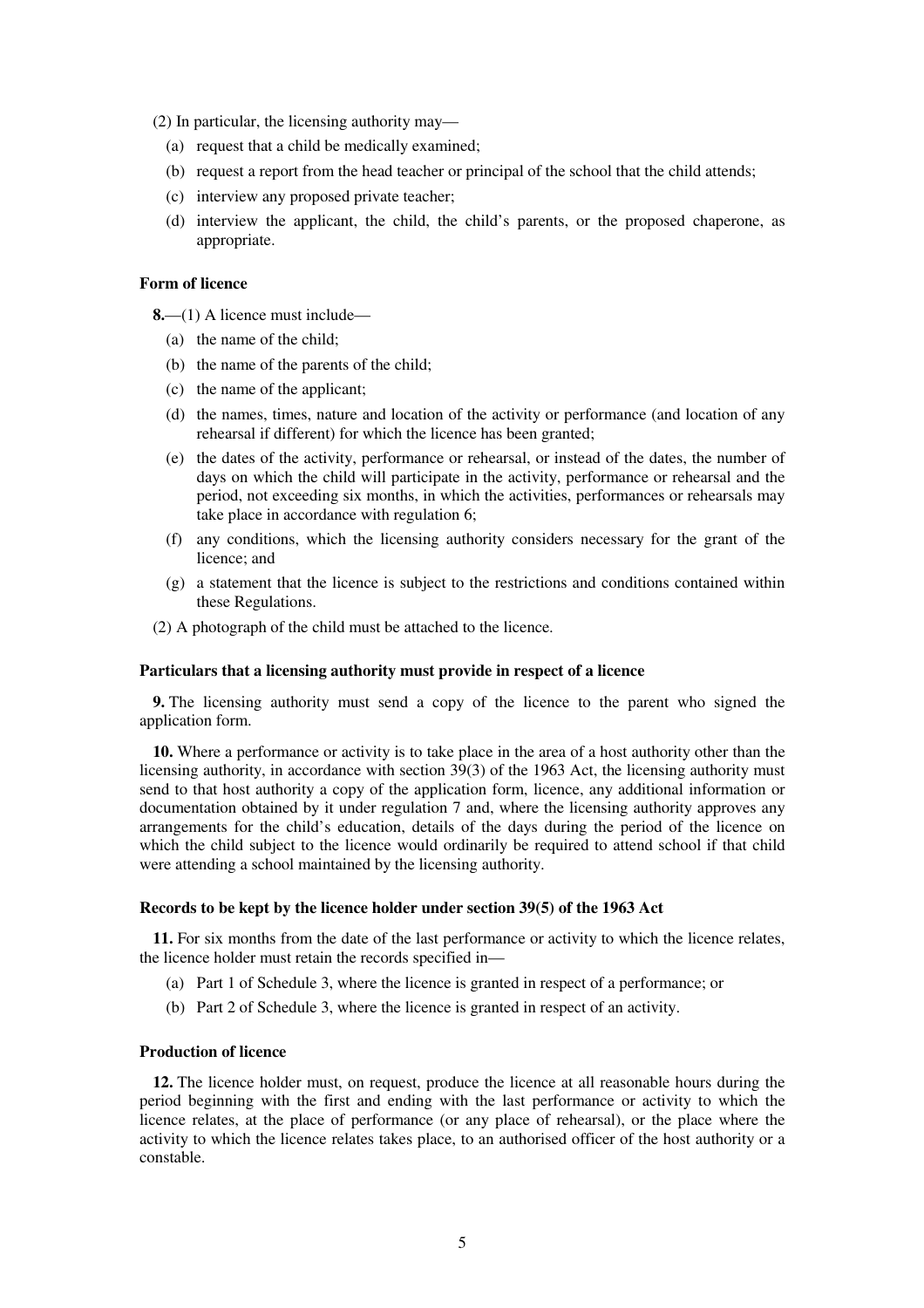### General requirements applicable to all licensed performances or activities

### **Education**

**13.**—(1) The licensing authority must not grant a licence unless it—

- (a) is satisfied that the child's education will not suffer by reason of taking part in the performances or activities;
- (b) has approved the arrangements (if any) for the education of the child during the period to which the licence applies; and
- (c) has approved the place where the child is to receive education, subject to such conditions as it considers necessary to ensure that the place is suitable for the child's education.

(2) The licence holder must ensure that any arrangements approved by the licensing authority for the child's education are carried out.

(3) The licensing authority must not approve any arrangements for the education of a child by a private teacher unless it is satisfied that—

- (a) the proposed course of study for the child is satisfactory;
- (b) the proposed course of study will be properly taught by the private teacher;
- (c) the private teacher is a suitable person to teach the child in question;
- (d) the private teacher will teach no more than six children (including the child in question) at any time, or twelve children if all the children being taught have reached a similar standard in the subject being taught to the child in question; and
- (e) the child will, during the period to which the licence applies, receive education for periods, which when aggregated, total not less than three hours on each day on which the child would be required to attend school if the child were attending a school maintained by the licensing authority.

(4) The requirements of paragraph (3)(e) are deemed to have been met if the licensing authority is satisfied that the child will receive education—

- (a) for not less than six hours a week;
- (b) during each complete period of four weeks, or if there is a period of less than four weeks, during that period, for periods not less than the aggregate periods of education required by paragraph (3)(e) in respect of the period;
- (c) on days on which the child would be required to attend school if the child were a pupil attending a school maintained by the licensing authority; and
- (d) for not more than five hours on any such day.
- (5) For the purposes of this regulation, any period of education does not include—
	- (a) any period which takes place other than during the hours when a child is permitted to be present at a place of performance or rehearsal under regulation 21; and
	- (b) any period of less than thirty minutes.

#### **Earnings**

**14.** The licensing authority may include a condition in the licence that any or all of the sums earned by the child for taking part in the performance or activity be dealt with in a particular manner by the licence holder.

#### **Chaperones**

**15.**—(1) A licensing authority must approve a person to be a chaperone to—

(a) have care and control of the child; and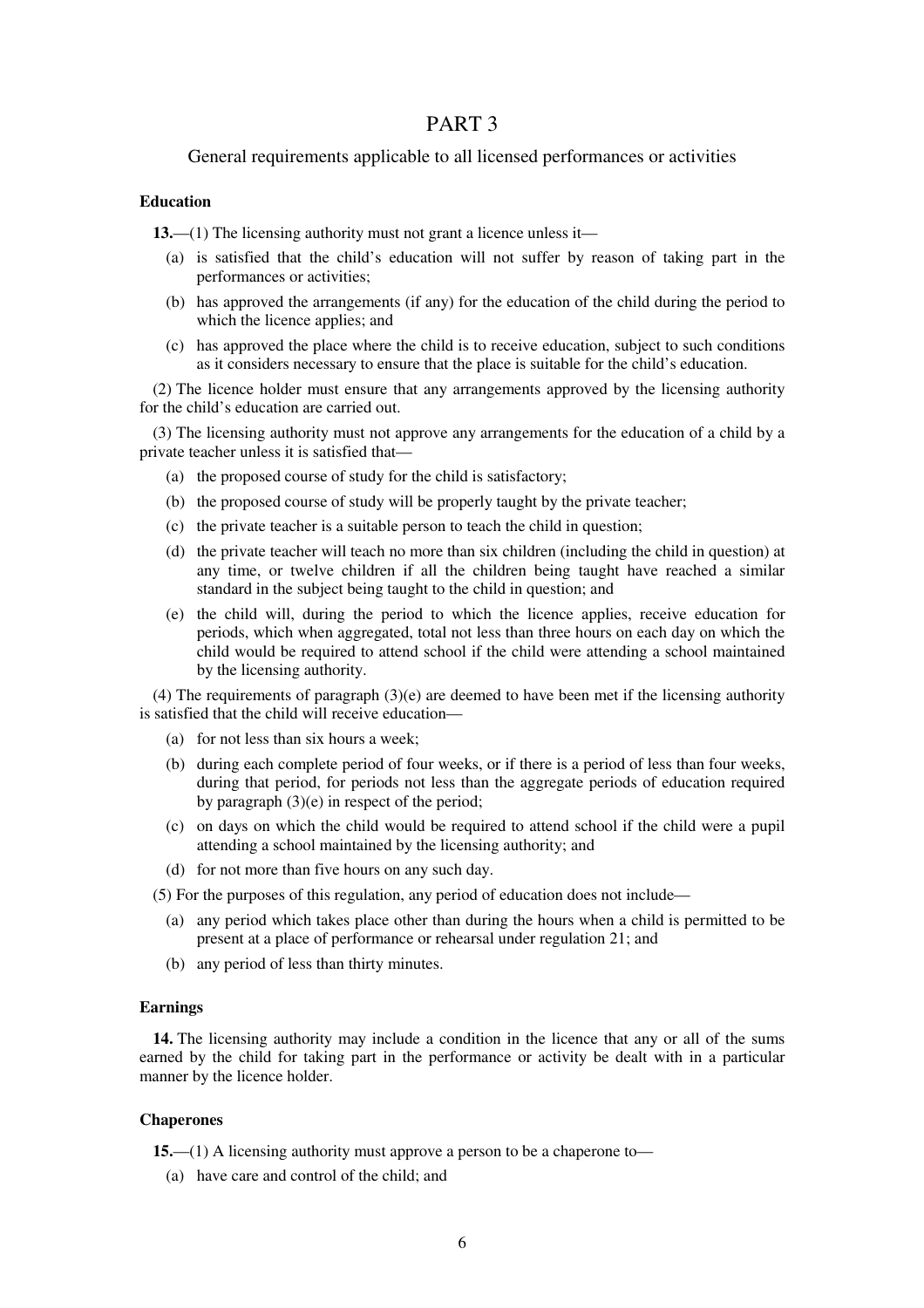(b) safeguard, support and promote the wellbeing of the child,

whilst the child is taking part in an activity, performance, or rehearsal or whilst the child is living elsewhere than the place the child would otherwise live during the period to which the licence applies.

(2) Paragraph (1) does not apply if a child is being cared for by a parent or teacher who would ordinarily provide the child's education.

(3) The maximum number of children a chaperone may take care of at any one time is—

- (a) twelve; or
- (b) where the person approved to act as a chaperone is the private teacher of the child in question, three.

(4) The licensing authority must not approve a person as a chaperone unless it is satisfied that the person—

- (a) is suitable and competent to exercise proper care and control of a child of the age and sex of the child in question; and
- (b) will not be prevented from carrying out duties towards the child by duties towards other children.

(5) Where a child suffers any injury or illness while under the care of the chaperone, the licence holder must ensure that the parent of the child named in the application form and the licensing and host authorities are notified immediately of such injury or illness.

#### **Accommodation**

**16.**—(1) Where a child is required to live somewhere other than where that child would usually live during the period to which the licence applies by reason of taking part in the performance or activity for which the licence is obtained, the licensing authority must approve that place as being suitable for that child.

(2) The licensing authority's approval may be subject to any of the following conditions—

- (a) that transport will be provided for the child between the place of performance, rehearsal or activity, and the accommodation;
- (b) that suitable arrangements are made for meals for the child; and
- (c) any other condition conducive to the welfare of the child in connection with that accommodation.

#### **Place of performance and place of rehearsal**

**17.**—(1) The licensing authority must approve any place where the child will perform, rehearse or take part in any activity.

(2) The licensing authority must not approve the place of performance, rehearsal or activity unless it is satisfied that, having regard to the age of the child and the nature, time and duration of the performance, rehearsal or activity—

- (a) suitable arrangements have been made for–
	- (i) the provision of meals for the child;
	- (ii) the child to dress for the performance, rehearsal or activity; and
	- (iii) the child's rest and recreation, when not taking part in a performance, rehearsal or activity;
- (b) the place has suitable and sufficient toilets and washing facilities; and
- (c) the child will be adequately protected against inclement weather.

(3) The licensing authority may give its approval subject to such conditions as it considers necessary.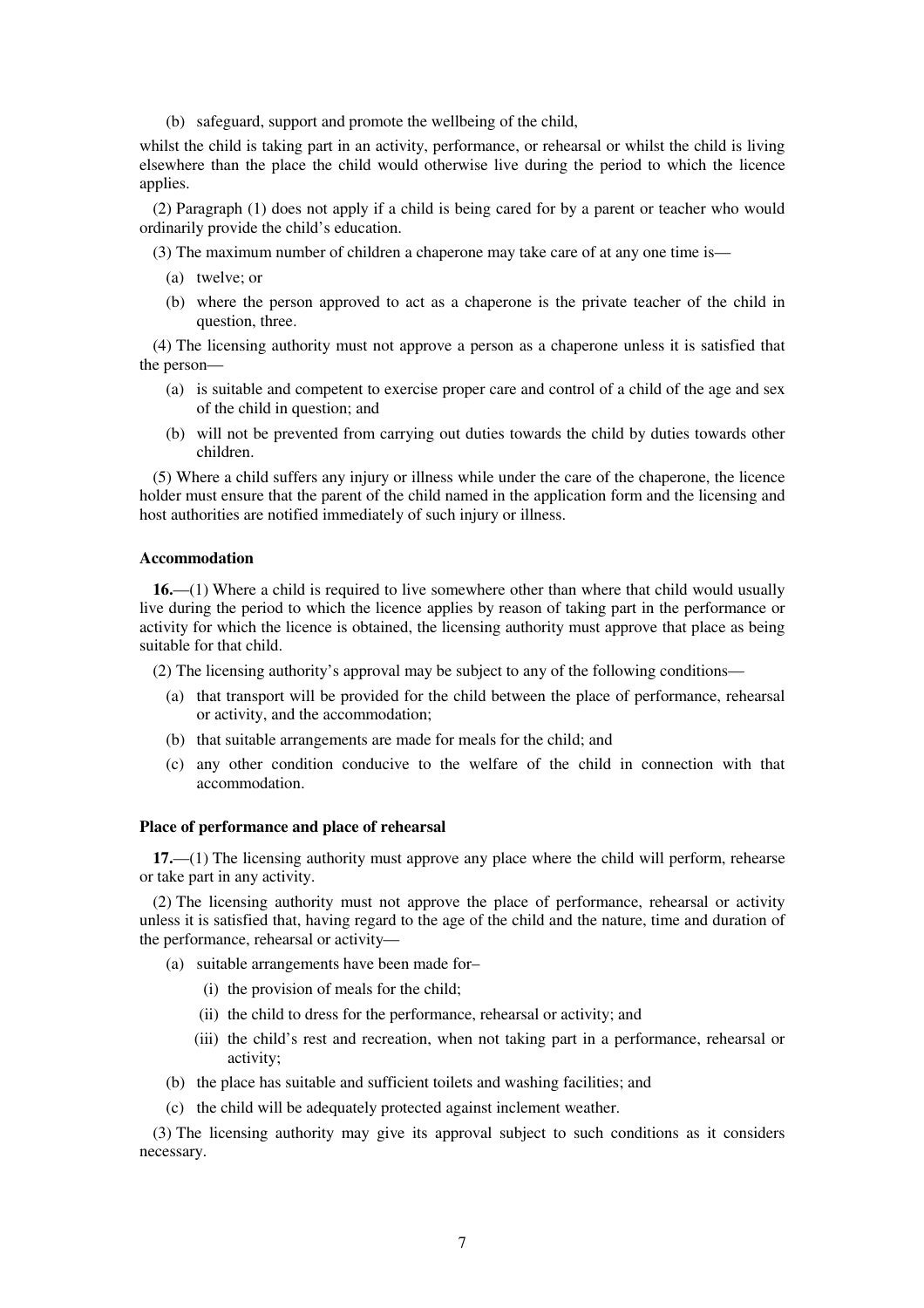(4) In paragraph  $(2)(a)(ii)$ , arrangements for a child who has attained the age of five years to dress for a performance, rehearsal or activity are not suitable unless such a child can dress only with children of the same sex as the child in question.

#### **Travel arrangements**

**18.** The licence holder must ensure that suitable arrangements (having regard to the child's age) are made to get the child home or to any other destination after the last performance or rehearsal, or the conclusion of any activity on any day.

## PART 4

## Restrictions in relation to all performances

#### **Application of this Part**

**19.** The requirements in this Part apply to all licensed performances and to all performances, which are exempted from the requirement to obtain a licence, under section  $37(3)(a)$  of the 1963 Act.

#### **Employment**

**20.** A child taking part in a performance must not be employed in any other employment on the day of that performance or the following day.

#### **Earliest and latest times at place of performance or rehearsal**

**21.**—(1) Table 1 sets out the earliest and latest times a child may be at a place of performance or rehearsal.

(2) This regulation does not apply where the place of performance or rehearsal is the place where the child ordinarily lives or receives education.

#### **Table 1**

| Age of child                | Earliest time | Latest time |
|-----------------------------|---------------|-------------|
| Birth until child reaches 5 | 07:00         | 22:00       |
| 5 to school leaving age     | 07:00         | 23:00       |

#### **Attendance at place of performance or rehearsal and hours of performance**

**22.**—(1) Table 2 sets out the maximum number of hours a child may be at a place of performance or rehearsal, may perform or rehearse in one day and may perform or rehearse continuously.

(2) When calculating the number of hours on any day during which a child is present at a place of performance or rehearsal, any periods of education required to comply with arrangements approved under regulation 13 must be taken into account, even if that education is provided elsewhere than at the place of performance or rehearsal.

**Table 2** 

| Age of child                   | Maximum number of Maximum total Maximum continuous<br>hours in one day at number of hours of number of hours of<br>place of performance performance or performance<br>or rehearsal <i>rehearsal in one day rehearsal in one day</i> | or  |
|--------------------------------|-------------------------------------------------------------------------------------------------------------------------------------------------------------------------------------------------------------------------------------|-----|
| Birth until child<br>reaches 5 |                                                                                                                                                                                                                                     | 0.5 |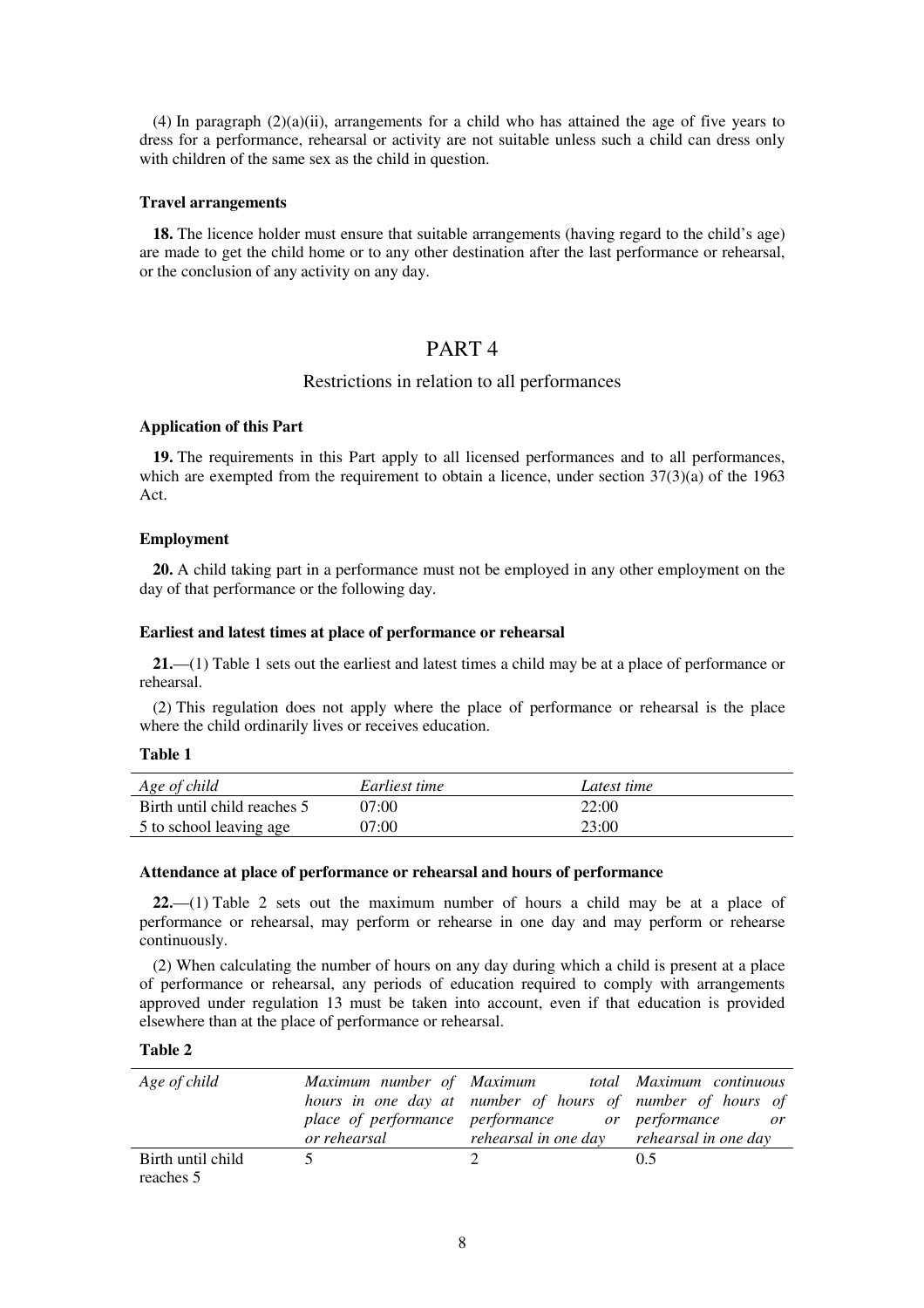| 5 until child reaches 9 8 |  |  |
|---------------------------|--|--|
| 9 to school leaving 9.5   |  |  |
| age                       |  |  |

#### **Breaks on any day on which a child is performing or rehearsing**

**23.**—(1) When a child under the age of five is present at the place of performance or rehearsal—

- (a) any breaks must be for a minimum duration of fifteen minutes, except that where a child is present for four or more consecutive hours, any such breaks must include at least one break of forty-five minutes used for the purpose of a meal; and
- (b) any break must be used for the purposes of meals, rest, education and recreation.

(2) When a child aged five or over is present at the place of performance or rehearsal for more than four, but less than eight consecutive hours, the child must have a minimum of:

- (a) one meal break of a minimum duration of forty-five minutes; and
- (b) one other break of a minimum duration of fifteen minutes.

(3) When a child aged five or over is present at the place of performance or rehearsal for eight or more consecutive hours, the child must have:

- (a) the breaks required under regulation 23(2); and
- (b) at least one other break of a minimum duration of fifteen minutes.

(4) Subject to regulation 23(5), a child must have a break of a minimum duration of one and a half hours between the child's participation in consecutive performances where on the same day—

- (a) the child performs the same part or takes the place of another performer in more than one instance of the same performance including rehearsals, falling within section 37(2)(a) or (b) of the 1963 Act, for which a licence has been obtained;
- (b) the child is taking part in performances under different licences granted in respect of the child; or
- (c) the child is taking part in a performance for which a licence has been obtained and in a performance for which a licence is not required under section 37(3)(a) of the 1963 Act.
- (5) Where the earlier performance or rehearsal is less than one hour in duration, and—
	- (a) the following performance or rehearsal takes place at the same place of performance or rehearsal; or
	- (b) there is no time required for travel between the earlier and consecutive performance or rehearsal,

the break between those performances (or rehearsals) may be reduced to a minimum of forty-five minutes.

#### **Minimum breaks overnight**

**24.** Subject to regulation 28, a child must have an overnight break of a minimum duration of twelve hours between attendance at a place of performance or rehearsal.

## PART 5

### Restrictions and exceptions in relation to all licensed performances

#### **Application of this Part**

**25.** The restrictions and exceptions in this Part apply to all licensed performances.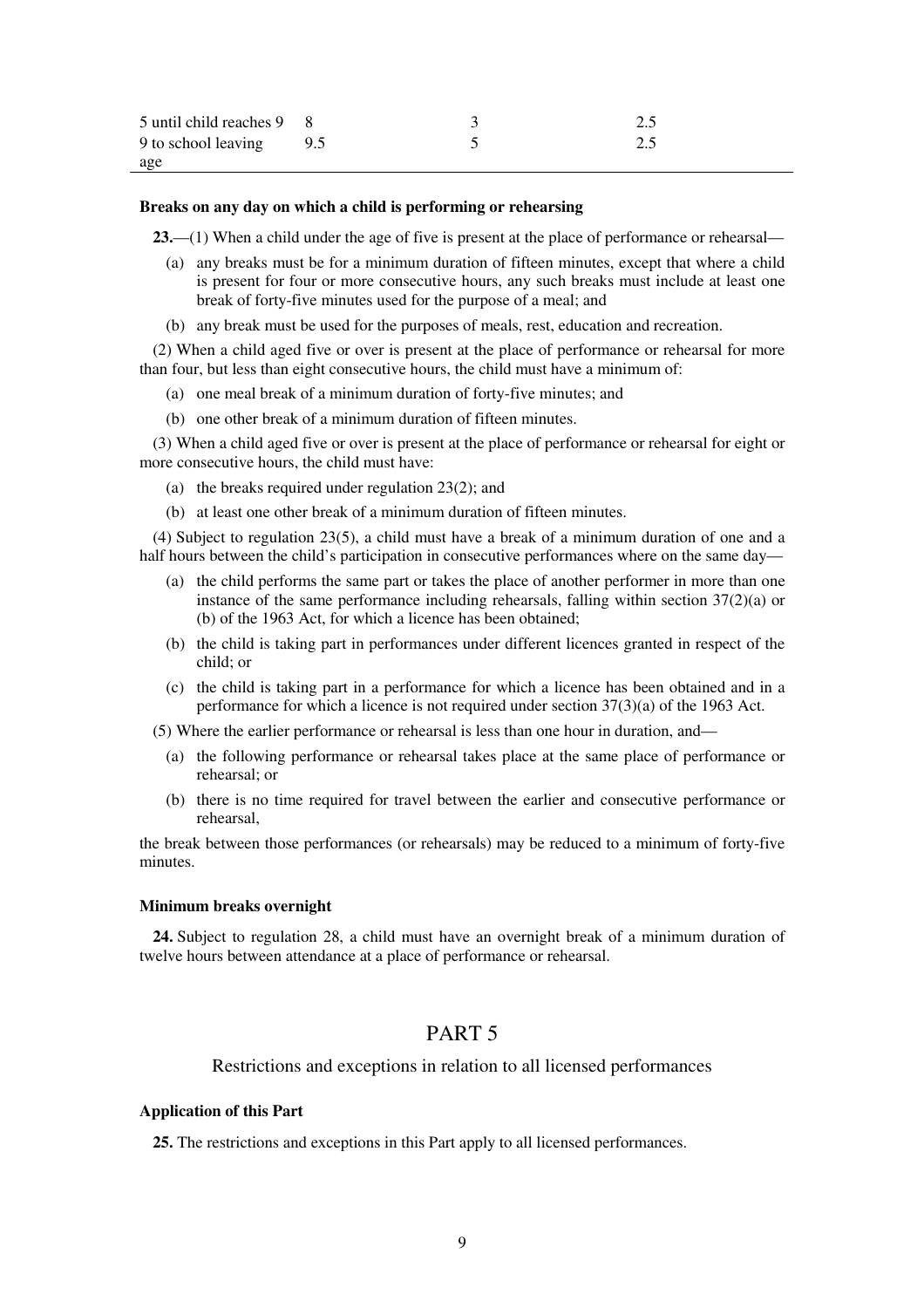#### **Maximum number of consecutive days on which a child may take part in performances or rehearsals**

**26.** A child must not take part in performances or rehearsals on more than six consecutive days.

#### **Break in performances**

**27.**—(1) A child who takes part in performances, other than circus performances, on the maximum number of consecutive days permitted by regulation 26 for a period of eight consecutive weeks, must not take part in any performance or rehearsal during the fourteen days following the last performance.

(2) This requirement does not apply if the number of days specified in the licence on which the child may perform is fewer than sixty.

#### **Night-work**

**28.**—(1) Subject to paragraph (2), a licensing authority may permit a child to take part in a performance before the earliest and after the latest times set out in regulation 21.

(2) Where a licensing authority permits a child to take part in a performance before the earliest and after the latest times set out in regulation 21—

- (a) the number of hours during which the child takes part in a performance between the latest and earliest times must be included when calculating the maximum number of hours that the child may take part in a performance or rehearsal in compliance with regulation 22;
- (b) the child must not take part in any other performance or rehearsal until at least sixteen hours have elapsed since the end of the child's part in the performance; and
- (c) where the child takes part in a performance between the latest and earliest times on two consecutive days, the licensing authority must not permit the child to take part in any further performance in the hours between the latest and earliest times during the seven days immediately following those two days.

#### **Chaperone discretion**

**29.**—(1) The chaperone in charge of a child may allow that child to take part in a performance for a period not exceeding one hour immediately following the latest time specified in regulation 21 provided that—

- (a) the total number of hours during which the child takes part in a performance or rehearsal, including the period not exceeding one hour, does not exceed the maximum number of hours permitted under regulation 22;
- (b) it appears to the chaperone that the welfare of the child will not be prejudiced; and
- (c) it appears to the chaperone that the conditions requiring the child to take part in a performance after the latest time specified arose in circumstances outside the control of the licence holder.

(2) Where the chaperone allows a child to take part in a performance after the latest time specified in regulation 21, the licence holder must ensure that the chaperone notifies the licensing and host authorities no later than the following day and provides the reason for this decision.

(3) The chaperone in charge of a child may allow one of the break for meal, required under regulation 23 to be reduced where the child is taking part in a performance or rehearsal outside, provided that—

- (a) the duration of the break is not less than thirty minutes; and
- (b) the maximum number of hours during which the child may take part in a performance or rehearsal under regulation 22 is not exceeded.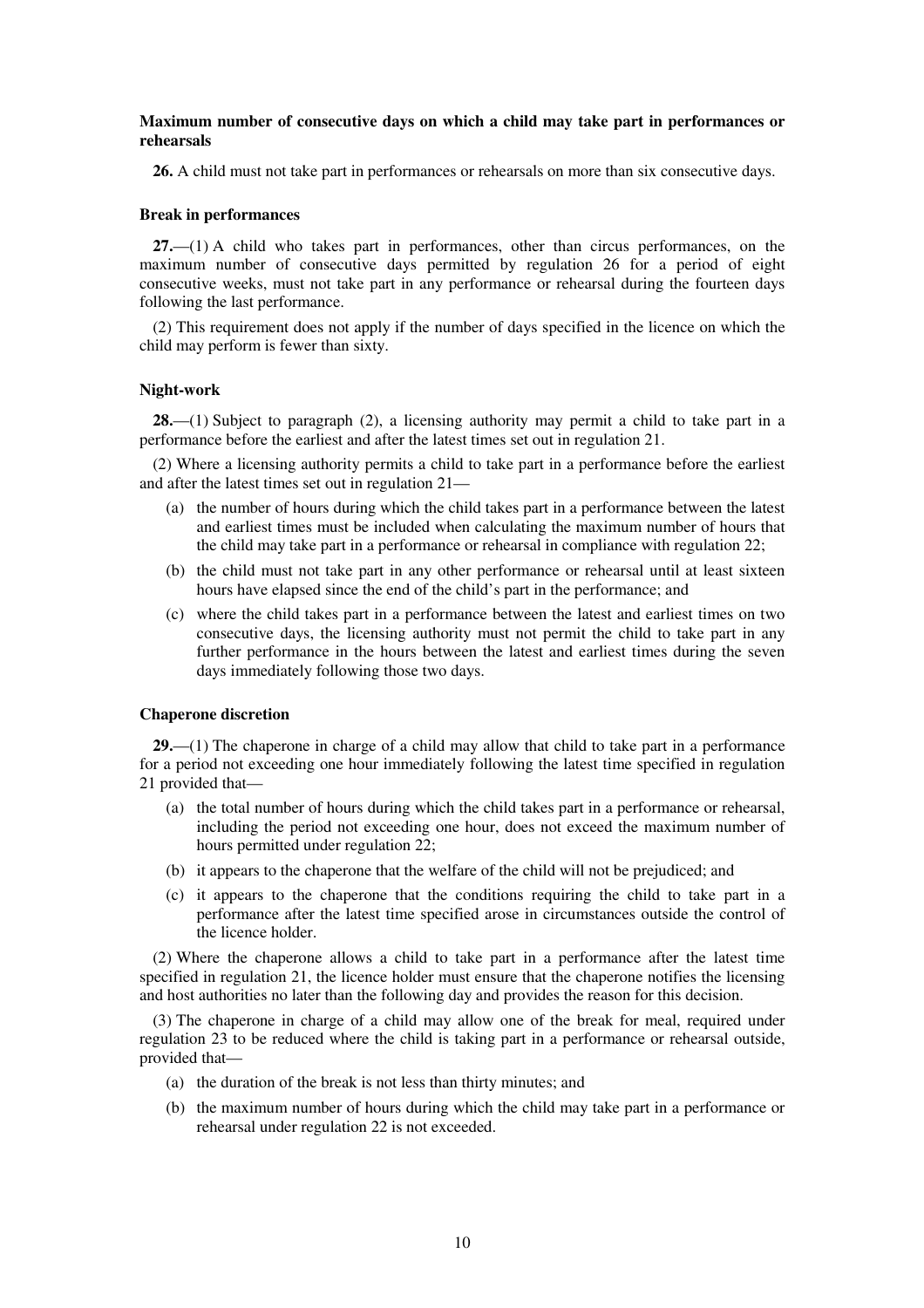## Licences to perform and participate in activities abroad

### **Form of Licence**

**30.** A licence granted under section 25 of the 1933 Act must include—

- (a) the name of the child;
- (b) the name of the applicant;
- (c) details of the engagement that the child is going abroad to fulfil;
- (d) the date on which the licence is granted and upon which it will expire;
- (e) details of any security given by the applicant in accordance with section 25(6) of the 1933 Act;
- (f) details of any conditions considered necessary for the grant of the licence; and
- (g) the signature of the person granting the licence.

#### **Information to be provided to consular officer**

**31.** Where a licence under section 25 of the 1933 Act is granted, renewed or varied, the particulars which the justice of the peace must send to the Secretary of State for transmission to the proper consular officer are—

- (a) the name and address of the child;
- (b) the date, place of birth and nationality of the child;
- (c) the name and address of the applicant for the licence;
- (d) the name and address of the parent of the child;
- (e) details of the engagement, including where and for how long the child is to participate;
- (f) a copy of the contract of employment or other document showing the terms and conditions on which the child is engaged; and
- (g) a copy of the licence.

*Edward Timpson* Parliamentary Under Secretary of State 15th December 2014 Department for Education

## **SCHEDULES**

# SCHEDULE 1 Regulation 3

## Revocations

| Table 3                                      |           |
|----------------------------------------------|-----------|
| Regulations                                  | Reference |
| The Children (Performances) Regulations 1968 | 1968/1728 |
| The Children (Performances) (Miscellaneous   | 1998/1678 |
| Amendments) Regulations 1998                 |           |

The Children (Performances) Amendment 2000/10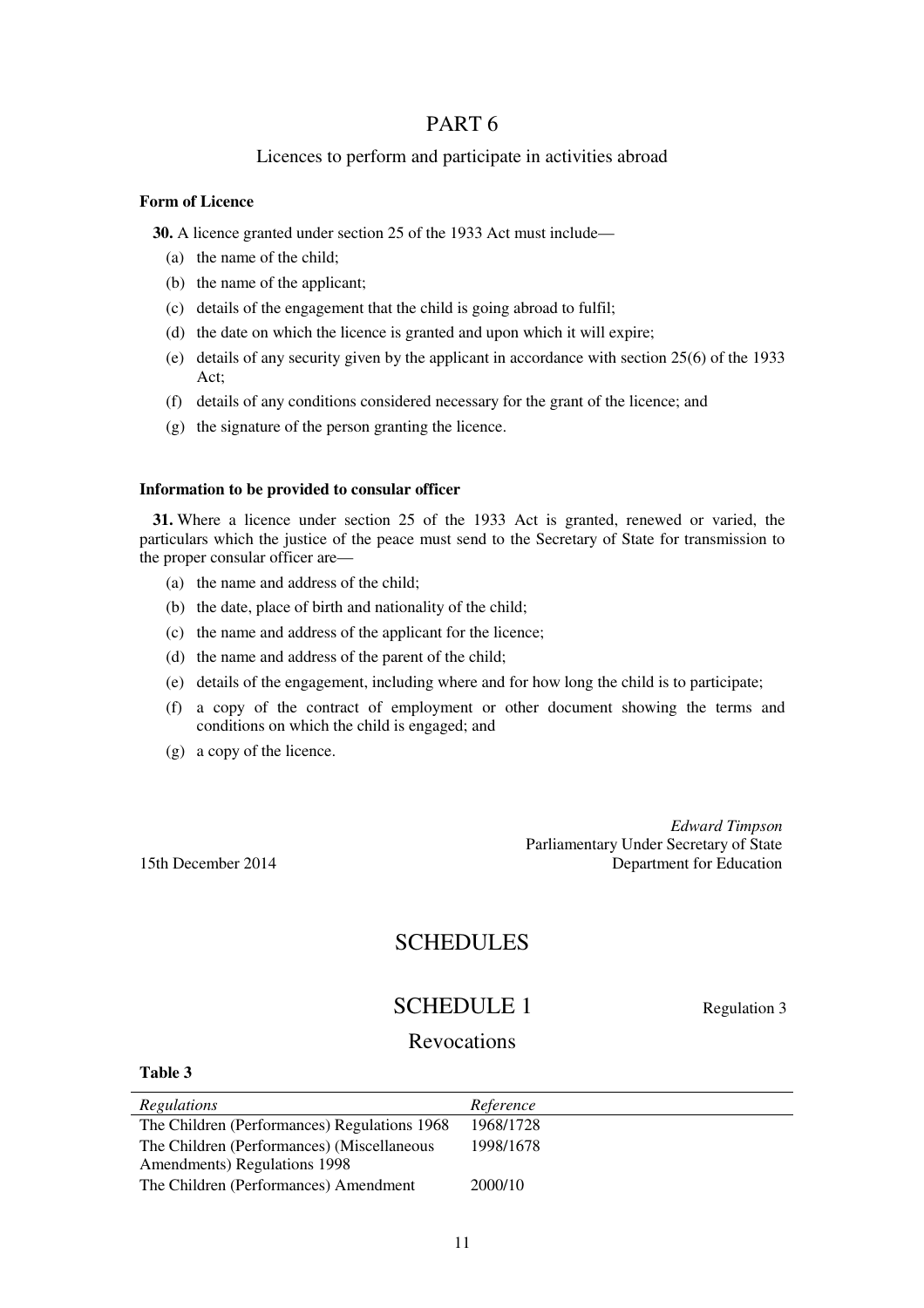2000/2384

# SCHEDULE 2 Regulation 4

## Information Required For A Licence Application

## PART 1

#### Information to be provided by the applicant in relation to the child

**1.** Name, address and date of birth of the child for whom the licence is requested.

**2.** Name and address of the school currently attended by the child or, if the child is not attending a school, the name and address of the child's private teacher.

**3.** Details of each licence in relation to the child granted during the twelve months preceding the date of the application by any local authority, or in Scotland, any education authority, other than the licensing authority to which the application is made, stating in each case—

- (a) the name of the local authority or the education authority;
- (b) the date on which the licence was granted; and
- (c) the dates and nature of performances or activities.

**4.** Details of each application in relation to the child for a licence refused by any local authority, or in Scotland, any education authority, other than the licensing authority to which the application is made, in the twelve months preceding the date of the application, stating in each case—

- (a) the name of the local authority or the education authority; and
- (b) the reasons (if known) for the refusal to grant a licence.

**5.** Details of any performances for which a licence was not required, by virtue of section 37(3) of the 1963 Act, in which the child took part during the twelve months preceding the date of the application, stating in each case—

- (a) the date of the performance;
- (b) the number of days of performance;
- (c) the title of the performance; and
- (d) the name and address of the person responsible for the production of the performance in which the child took part.

**6.** Dates (if any) on which the child has been absent from school during the twelve months preceding the date of the application by reason of taking part in a performance or activity.

**7.** Amount of any monies earned by the child during the twelve months preceding the date of the application, stating whether the monies earned were in respect of performances or activities for which a licence was granted or a performance for which a licence was not required.

## PART 2

Information to be provided by the applicant about the performances or activities

**8.** Name, title and address of the applicant.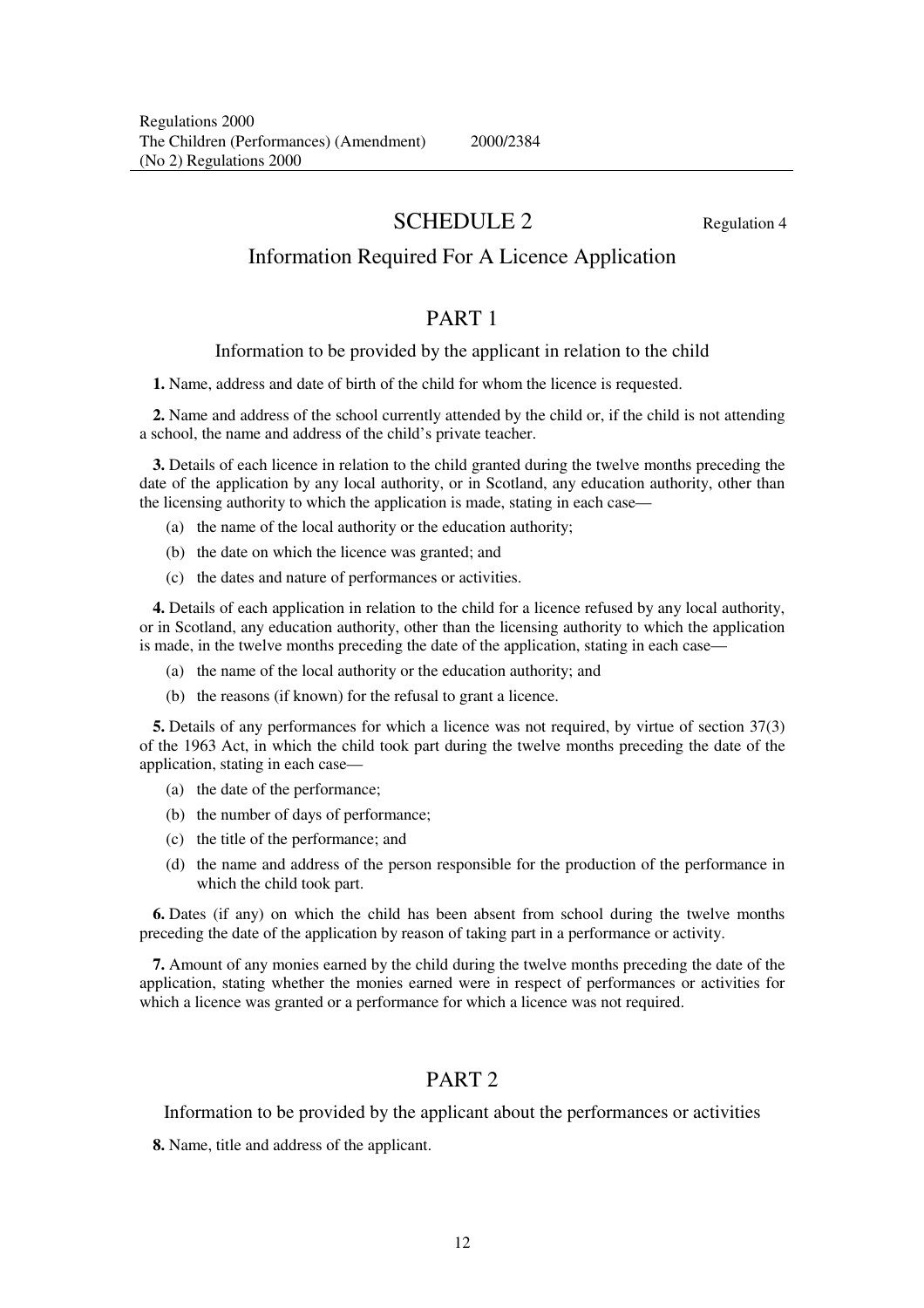**9.** Name and nature of the performances or activities in respect of which the licence is requested (for example, theatrical, filming, sport, modelling), and a description of what the child will be required to do as a result of taking part in the performances or activities.

**10.** Place of activities, performances and rehearsal for which the licence is requested, including any periods on location.

**11.** The dates of activities, performances or rehearsals for which the licence is requested, or the number of days, and the period during which, it is requested that the child may take part in activities, performances or rehearsals.

**12.** Expected total running time or duration of activities or performances (including any rehearsal) in respect of which a licence is requested and the approximate duration of the child's appearance in such performances or activities.

**13.** The amount of night-work (if any) for which approval is being sought from the licensing authority under regulation 28 stating—

- (a) the approximate number of days;
- (b) the approximate duration on each day; and
- (c) the reason that the performance must take the form of night-work.

**14.** The sums to be earned by the child in taking part in the performances or activities in respect of which the licence is requested, and the name, address and description of the person to whom or to which the sums are to be paid, if not to the child in question.

**15.** Where a licence is requested in respect of a performance, the proposed arrangements for any rehearsals prior to the first performance for which the licence is requested, stating in respect of each rehearsal—

- (a) the date;
- (b) the place; and
- (c) the approximate time and duration.

**16.** The days or half days on which leave of absence from school is requested to enable the child to take part in performances (including rehearsals) or activities for which the licence is requested.

**17.** Proposed arrangements (if any) under regulation 13 for the education of the child during the period for which the licence is requested stating—

- (a) where the education is to be provided by a school, the name and address of the school to be attended; or
- (b) where the education is to be provided otherwise than by a school–
	- (i) the name, address and qualification of the proposed private teacher;
	- (ii) the place where the child will be taught;
	- (iii) the proposed course of study;
	- (iv) the number of other children to be taught by the private teacher at the same time as the child in respect of whom the application is made, and the sex and age of each child; and
	- (v) whether the child is to receive the amount of education in accordance with regulation 13(3)(e).

**18.** The name and address of the proposed chaperone, or where no such chaperone is required by virtue of regulation 15(2), the name and address of the parent or teacher who will have care of the child.

**19.** The name of the local authority, or in Scotland, the education authority (if any), which has previously approved the appointment of the chaperone for the purposes of a licence.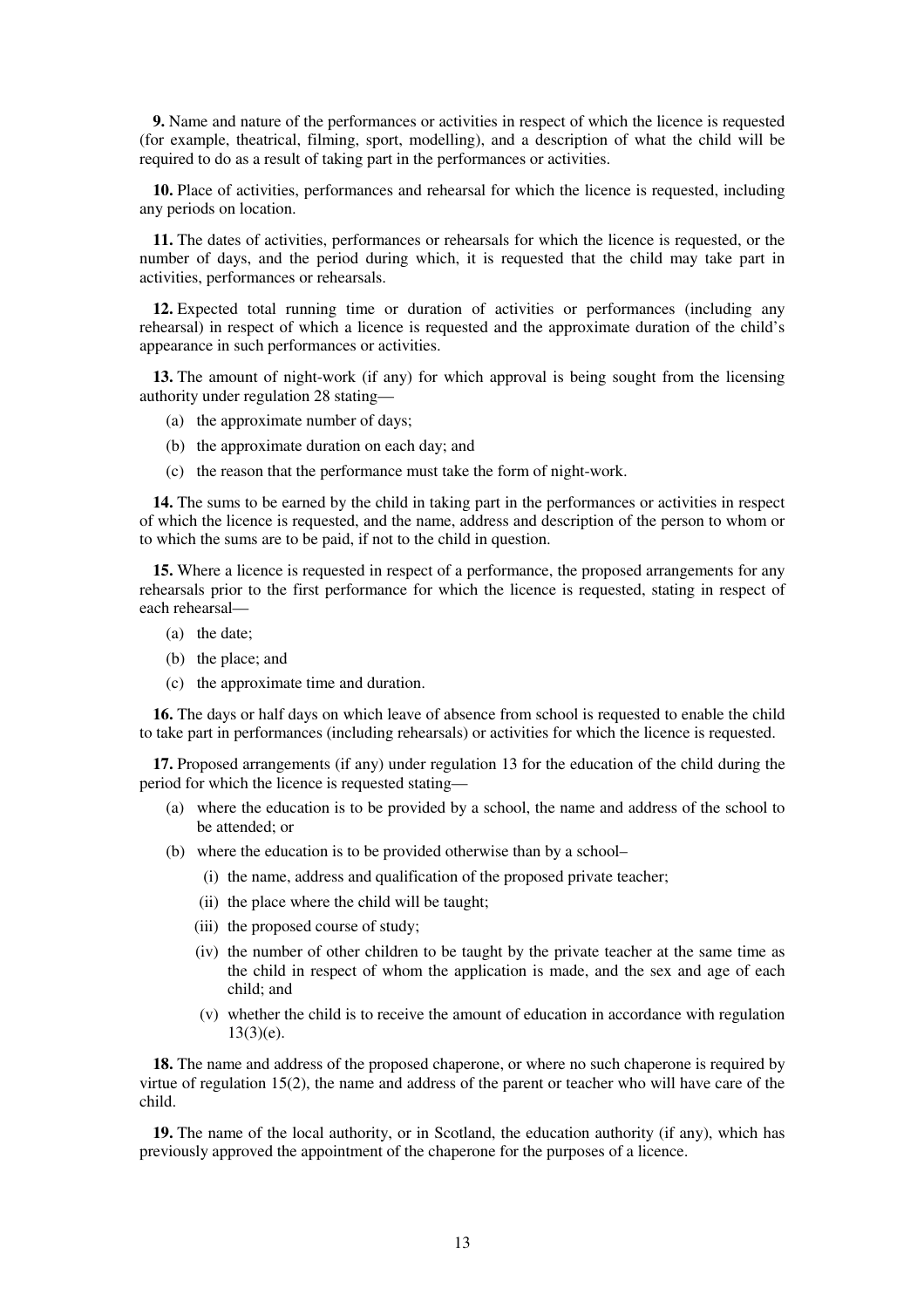**20.** The number of children to be in the charge of the chaperone during the time when the chaperone will be in charge of the child in respect of whom the application is made, and the sex and age of each child.

**21.** The address of any accommodation where the child will live if different from the place where the child would ordinarily live, the number of other children, and details of the chaperone (if any), who will live in the same accommodation.

**22.** Approximate length of time which the child will spend travelling, and the arrangements (if any) for transport—

- (a) to the place of performance, rehearsal or activity; and
- (b) from the place of performance, rehearsal or activity.

**23.** The name of any other local authority, or in Scotland, any education authority to which an application has been made for another child to take part in performances or activities to which the application relates (if not known at the time of application, to be provided when known).

## PART 3

#### Required documentation

**24.** For the purposes of regulation 4(1)(d), the required documentation is—

- (a) a copy of the birth certificate of the child;
- (b) two identical photographs of the child taken during the six months preceding the date of the application; and
- (c) a copy of the contract, draft contract or other documents containing particulars of the agreement regulating the child's appearance in the performances or regulating the activity for which the licence is requested.

## SCHEDULE 3 Regulation 11

## Records To Be Kept By The Licence Holder

## PART 1

#### Licence granted in respect of a performance

**1.** The licence.

**2.** The following particulars in respect of each day on which the child is present at the place of performance or place of rehearsal—

- (a) the date;
- (b) the time of arrival at the place of performance or rehearsal;
- (c) the time of departure from the place of performance or rehearsal;
- (d) the times of each period during which the child took part in a performance or rehearsal;
- (e) the time of each rest interval;
- (f) the time of each meal interval; and
- (g) the times of any night-work authorised by the licensing authority under regulation 28.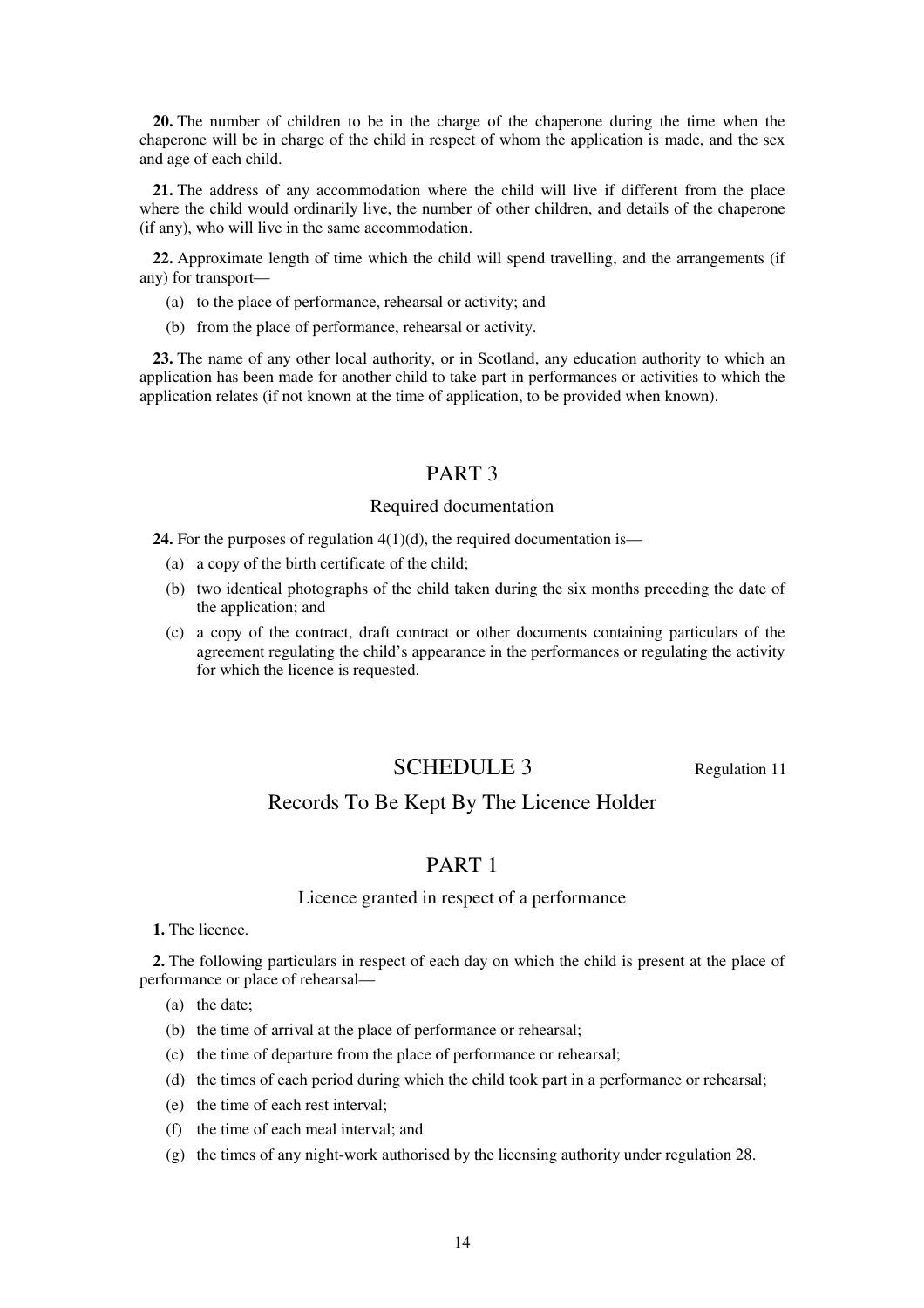**3.** Where arrangements are made for the education of the child by a private teacher, the date and duration of each lesson and the subject taught.

**4.** Details of injuries and illnesses (if any) suffered by the child at the place of performance or place of rehearsal, including the dates on which such injuries occurred and stating whether such injuries or illnesses prevented the child from being present at the place of performance or place of rehearsal.

**5.** The dates of the breaks in performances required under regulation 27(1).

**6.** The amount of all monies earned by the child by reason of taking part in the performance and the names, addresses and description of the persons to whom such sums were paid.

**7.** Where the licensing authority grants a licence subject to the condition that sums earned by the child must be dealt with in a manner approved by it, the amount of the sums and the manner in which they have been dealt with.

## PART 2

### Licence granted in respect of an activity

**8.** The records specified in paragraphs 1, 2(a), 3, 6 and 7, as if any reference in those paragraphs to a "performance" were a reference to the activity for which the licence was granted.

### **EXPLANATORY NOTE**

#### *(This note is not part of the Regulations)*

Parts 2 to 5 of these Regulations set out the requirements in relation to applications made to local authorities in England for, and the conditions that apply to, licences for performances and activities granted under section 37 of the Children and Young Persons Act 1963 ("the 1963 Act"), as well as requirements applicable to performances for which no licence is required by virtue of section 37(3)(a) of the 1963 Act.

Part 6 of these Regulations sets out requirements in respect of licences granted under section 25 of the Children and Young Persons Act 1933 ("the 1933 Act") for children performing or taking part in activities abroad for profit.

Regulation 3 revokes the Children (Performances) Regulations 1968, and a number of sets of amending regulations, in respect of England.

Part 2 of these Regulations includes information as to documentation requirements relating to all licences, the powers of local authorities to impose conditions on a licence, records that must be retained by the licence holder and requirements in respect of the production of the licence by that person.

Part 3 of these Regulations sets out general requirements in respect of all licensed performances and activities. These include measures concerning the wellbeing of the child, in particular in relation to their education, supervision and accommodation during the period to which the licence applies.

Part 4 of these Regulations sets out requirements that apply to licensed performances and to performances for which a licence would be required, but for the exemption under section 37(3)(a) of the 1963 Act. These include restrictions in relation to working hours and breaks.

Part 5 of these Regulations sets out further restrictions and exceptions to the rules in Part 4, which apply to licensed performances only. These further relate to working hours and breaks and allow local authorities in England and chaperones to exercise discretion in certain circumstances.